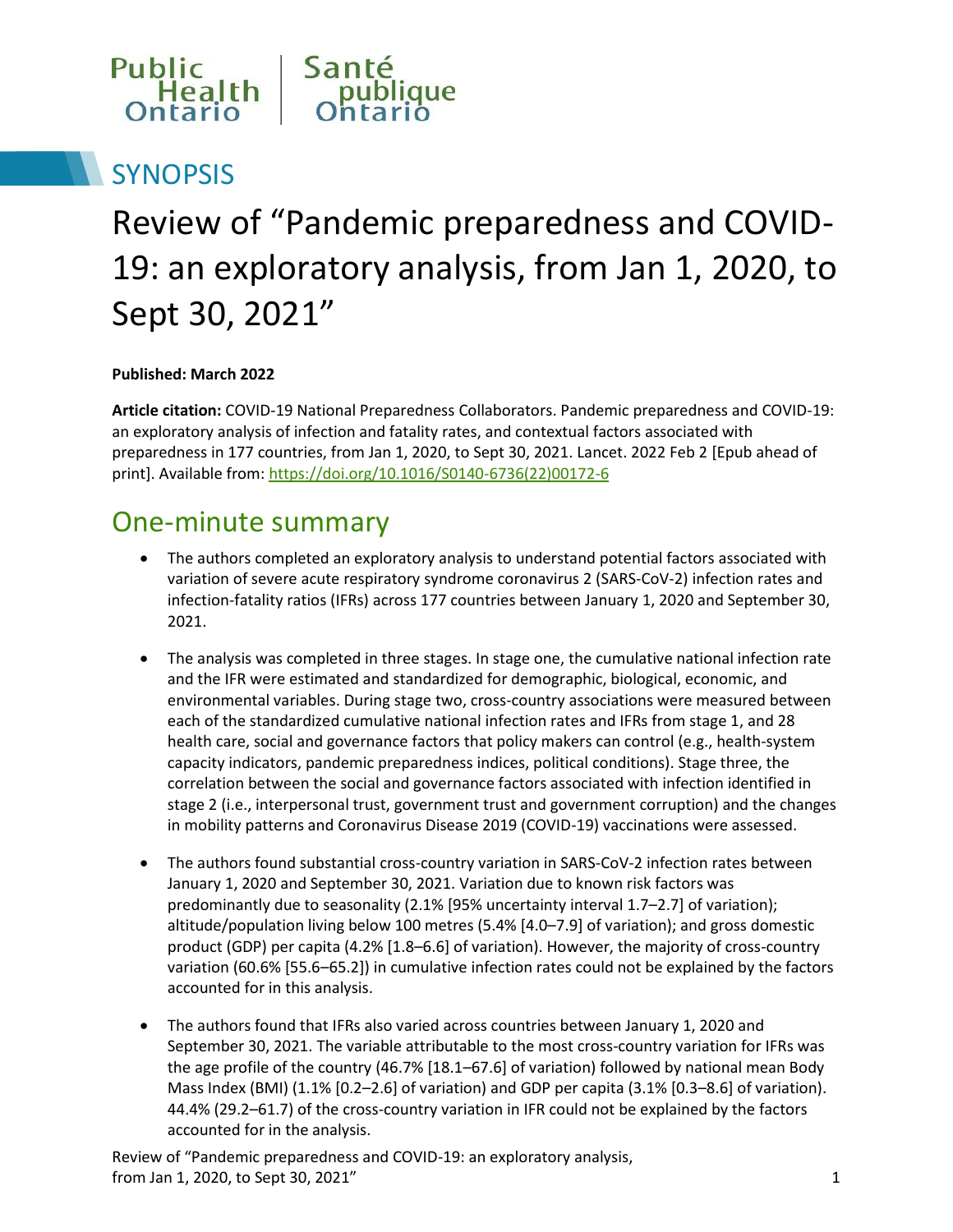- The authors noted there were no significant associations between standardized infection rates or standardized IFRs and pandemic preparedness indices (e.g., Joint External Evaluation (JEE), Global Health Security (GHS) Index and both their components) or health care capacity indicators (e.g., universal health coverage (UHC) effective coverage index and Healthcare Access and Quality (HAQ)).
- When authors assessed for associations with the governance variables (e.g., corruption, state fragility, government effectiveness), only reduced government corruption was identified as being associated with significantly fewer infections.
- Among social factors, there were statistically significant associations between standardized infection rates and interpersonal, and government, trust in the first ten months of the pandemic (pre-vaccines) (January to October 2020) as well as until September 30, 2021. Higher levels of trust were associated with fewer infections.
- The authors found that higher COVID-19 vaccination coverage (among middle and high income countries) was associated with more interpersonal trust (p<0**.**0001), government trust (p=0.0060), and less government corruption (p<0**.**0001). Increased reduction in population mobility was also observed amidst lower levels of government corruption (p=0**.**0001), which can be interpreted as the population complying with physical-distancing guidance and/or stay-athome directives.
- Four main conclusions were made by the authors: 1) among the factors that explain variation in SARS-CoV-2 infections and IFR, there are factors that can be influenced by policy makers (i.e., encouraging healthy bodyweight, smoking cessation, trust in government) and factors that cannot (i.e., seasonality, altitude, age, and GDP), 2) indicators of health-care capacity and pandemic preparedness were not correlated with cross-country variation in SARS-CoV-2 infections or IFR, 3) greater trust in government and interpersonal trust, as well as less government corruption, had statistically significant associations with less infections across the study period, but not with global variation of IFR, 4) trust and corruption may impact COVID-19 outcomes through improved national vaccination rates and adherence to public health guidance.

#### Additional information

- Infection rates and IFRs were acquired for 177 countries and territories as well as 181 subnational locations from the Institute for Health Metrics and Evaluation modelling database between January 1, 2020 and September 30, 2021. Both were standardized using an indirect age standardization and multivariate linear models.
- For national infection rates, and IFR the authors considered demographic, biological, economic, and environmental variables at a national level.
- Consistent with an earlier Independent Oversight and Advisory Committee report, the authors of this study identified that health system and preparedness capacity are poor predictors of pandemic outcomes. They noted; however, that the JEE, GHS index and UHC effective coverage index (a health care capacity indicator) measures are tools for highlighting gaps in national capacity to better guide appropriate financial and political support, and not intended to predict pandemic outcomes.

Review of "Pandemic preparedness and COVID-19: an exploratory analysis, from Jan 1, 2020, to Sept 30, 2021" 2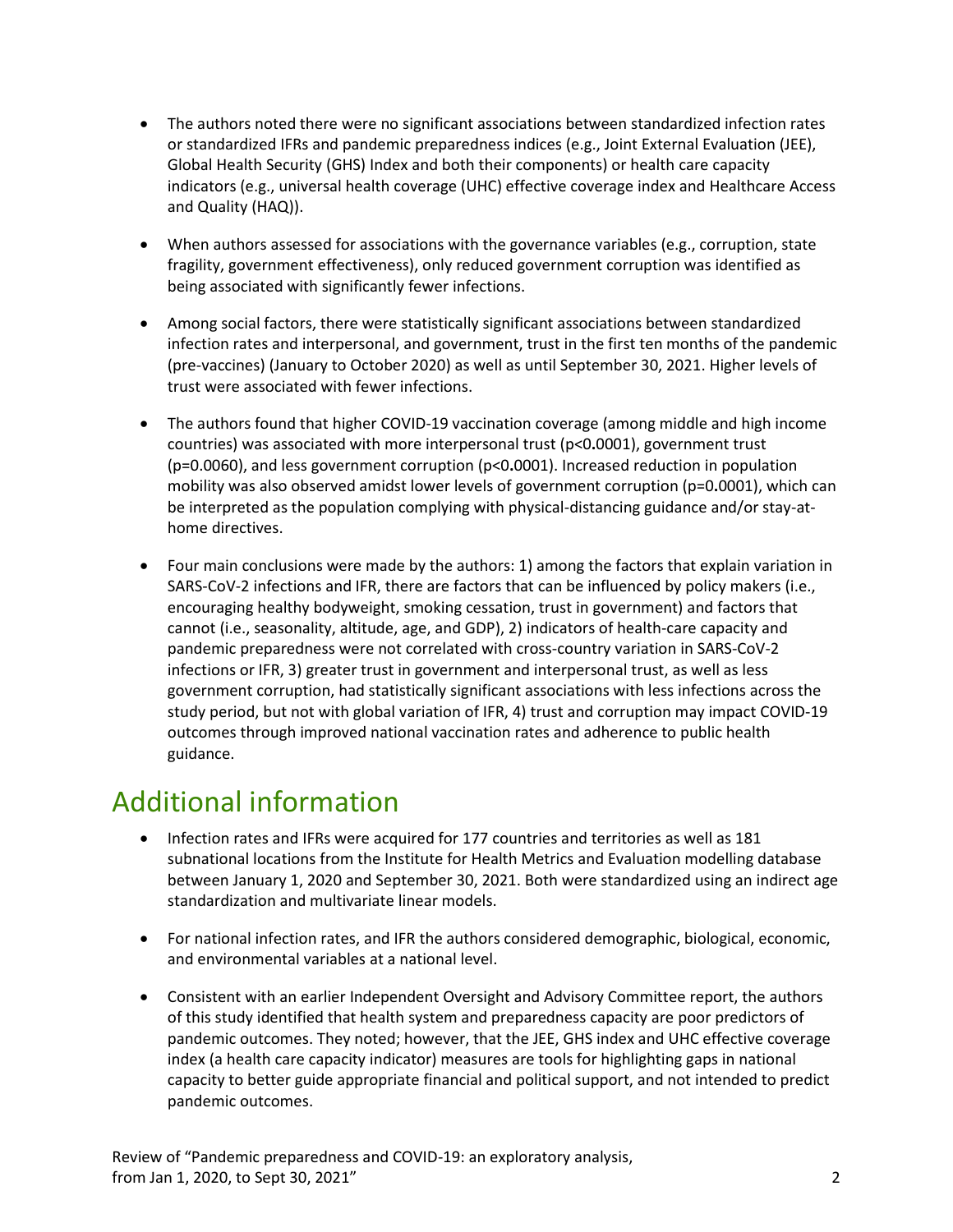The authors quantify the contribution of the significant variables assuming they are causal. If all countries improved trust in government to the level of Denmark (75<sup>th</sup> percentile), then they estimate 12.9% fewer global infections would have occurred. If all countries improved interpersonal trust to the 75<sup>th</sup> percentile they estimate 40.3% fewer global infections would have occurred.

#### **Limitations noted by the authors:**

- The explanatory variables' came from several different sources, and an assessment of each should have been completed. The authors' attempted to propagate sources of uncertainty into the final results, however were unable to estimate the uncertainty of many of the explanatory variables.
- Due to limited data, adjustments for differences in outcomes by sex was not performed and simple models based on design were used. A fuller model would have supported the use of interactions and non-linear effects.
- The analyses focus mainly on national level data reflecting on factors that can be impacted by national policies. Country-specific response variables, like mask use, were not included in the primary analysis. Further research is needed for interpreting within-country variability.
- Circumstances are constantly changing and can impact the outcomes presented in this analysis. This analysis does not discuss information about the causes of COVID-19 variation.

#### PHO reviewer's comments

- Questions remain with regards to the unexplained cross-country variation in SARS-CoV-2 infection rates and IFRs. While health-system capacity indicators and pandemic preparedness indices were accounted for in this analysis, they were poor predictors of pandemic outcomes. These metrics were not designed for cross-country comparisons or to predict pandemic outcomes but to direct investments for pandemic preparedness.
- This exploratory analysis found that there are factors that can and cannot be managed by policy makers. Age is the most important contributor to variation in IFR. Modifiable health risks (e.g., BMI, air pollution and smoking) are an example of factors that contributes to SARS-CoV-2 infections and IFR and could be managed by policy makers. Decision-makers should consider investing in national and international public health policies specific to these modifiable health risks (e.g., tobacco control policies, healthy eating and lifestyle) as it could positively impact future pandemic efforts.
- This study provides supporting evidence for decision makers to consider strategies to improve trust (government and interpersonal) as higher levels in trust for each were strongly associated with less infections. This can be done by sharing timely and accurate information about the pandemic. Previous studies have noted that having public health experts, as opposed to politicians, responsible for risk communication can improve public trust level.<sup>1,2</sup>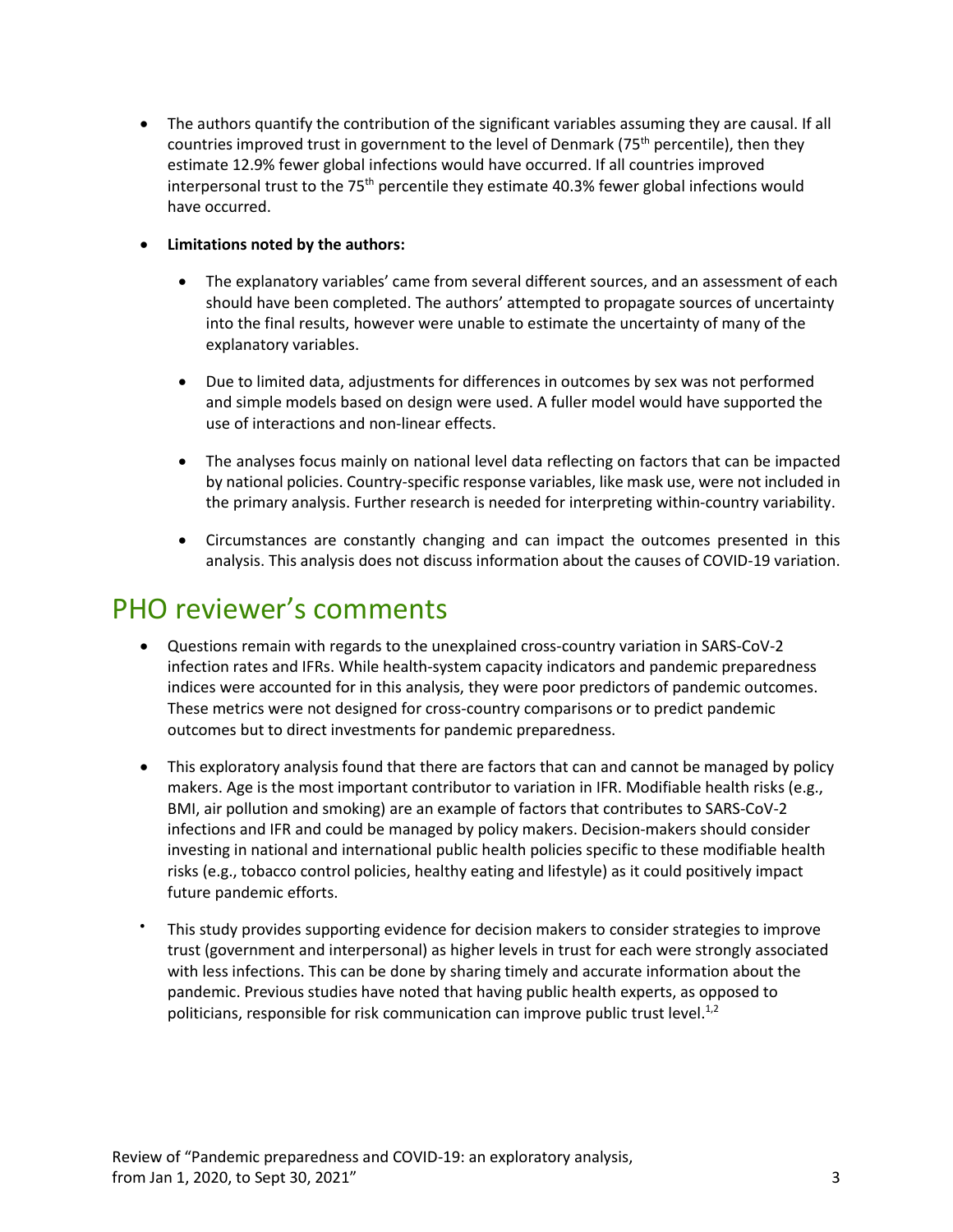## References

- 1. Larson HJ, Heymann DL. Public health response to influenza A(H1N1) as an opportunity to build public trust. JAMA. 2010; 303:271-2. Available from[: https://doi.org/10.1001/jama.2009.2023](https://doi.org/10.1001/jama.2009.2023)
- 2. Bollyky T, Crosby S, Kiernan S. Fighting a pandemic requires trust: governments have to earn it. Foreign Affairs [Internet], 2020 Oct 23 [cited 2022 Mar 11]. Available from: [https://www.foreignaffairs.com/articles/united-states/2020-10-23/coronavirus-fighting-requires](https://www.foreignaffairs.com/articles/united-states/2020-10-23/coronavirus-fighting-requires-trust)[trust](https://www.foreignaffairs.com/articles/united-states/2020-10-23/coronavirus-fighting-requires-trust)